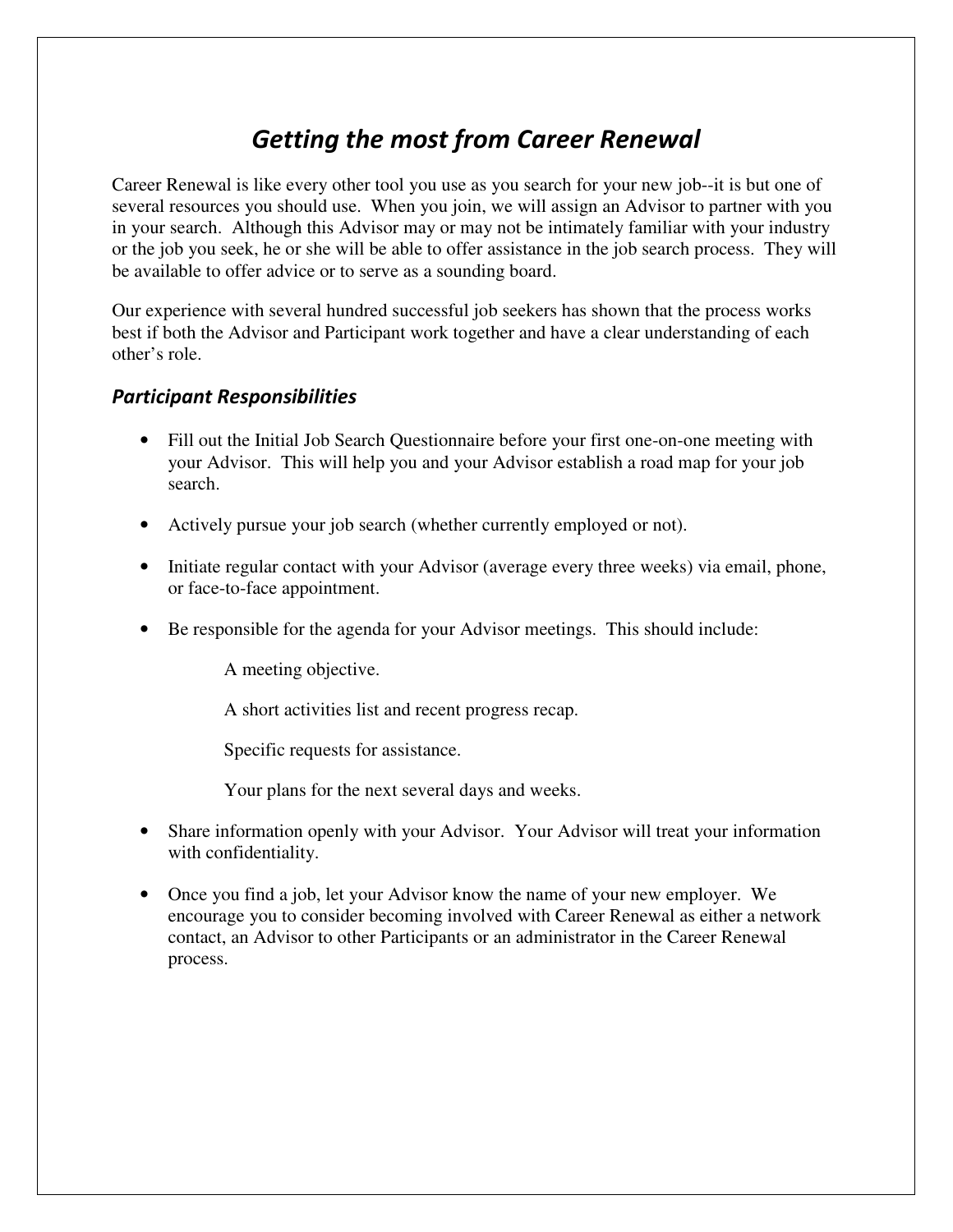## *Getting the most from Career Renewal (continued)*

#### *Advisor Responsibilities*

- "Stays with" the Participant throughout the term of the job search as a partner in the effort. This bond has been shown to provide great moral and emotional support and enhances the Participant's will to continue.
- Acts as a "mentor" and assists in coaching the Participant in their search process. Among other things, this help may include:

Resume preparation and critique

Networking strategy and resources

Interview skills

Identifying additional resources as needed

- Communicates with a Participant at least once every three weeks to check the Participant's status. This is a "barometer check" to ensure the Participant is working on their search.
- Returns Participant calls in a timely manner.
- Holds one-on-one meetings with their Participants.
- Is aware of other programs and resources to jobseekers. (e.g. networking groups, books and job fairs)
- Knows fellow Advisors' attributes and refers Participants to them as appropriate for further networking and counsel.
- Encourages Participant to attend regular Career Renewal meetings.
- Treats confidential information as such.
- After a Participant is placed, encourages Participant to join in the Career Renewal process as an Advisor, an Administrator, or as a network contact. Explains the responsibilities and the commitment of each.

Your Advisor wants to help you through the search process and will invest time to help but will not necessarily be able to find you a job. That remains your responsibility.